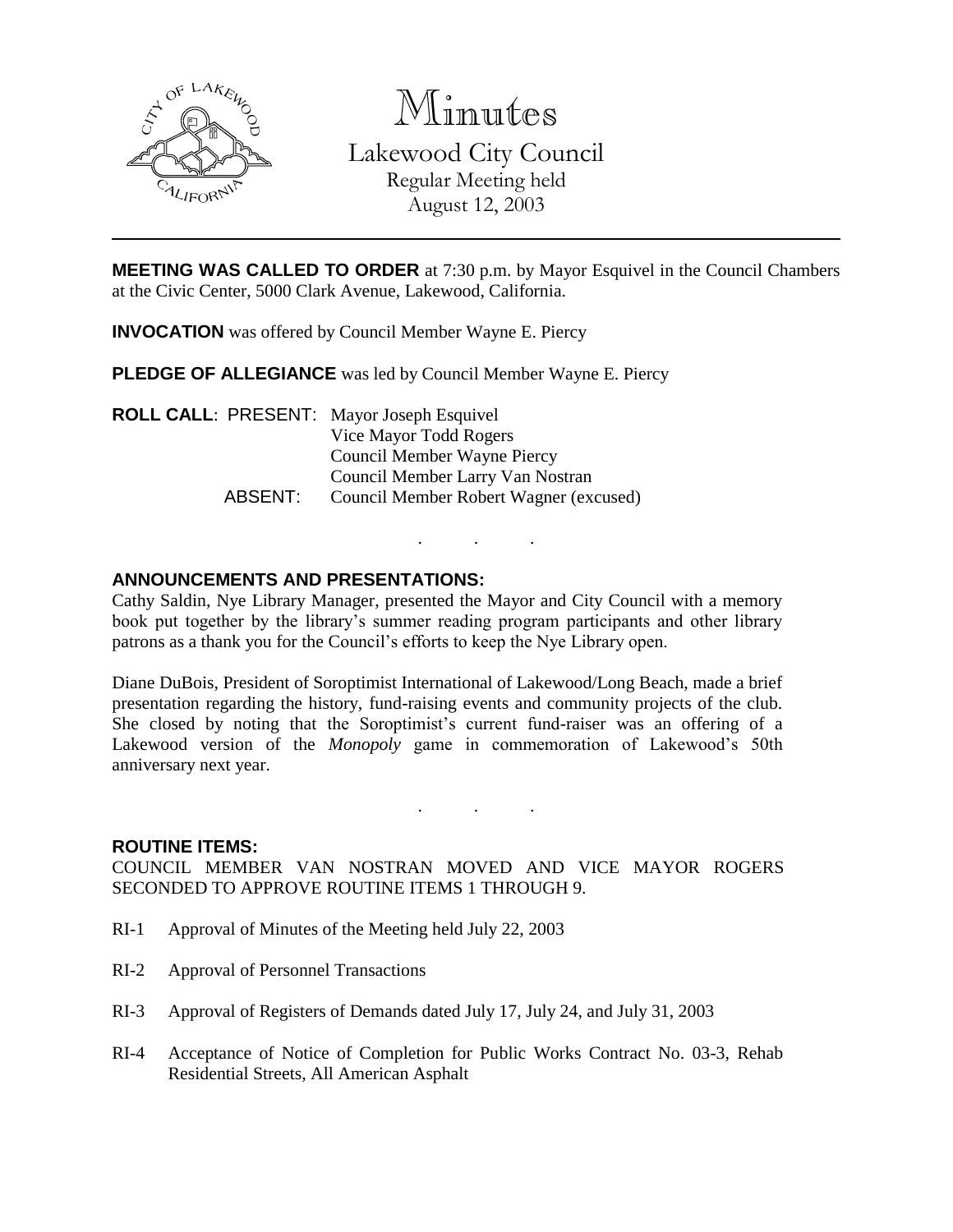#### **ROUTINE ITEMS:** Continued

RI-5 RESOLUTION NO. 2003-68; A RESOLUTION OF THE CITY COUNCIL OF THE CITY OF LAKEWOOD, CALIFORNIA, AUTHORIZING THE AMENDMENT TO THE PARS DEFINED BENEFIT RETIREMENT SAVINGS PLAN AND AUTHORIZING THE PICKUP OF EMPLOYEE CONTRIBUTIONS BY THE CITY OF LAKEWOOD

RESOLUTION NO. 2003-69; A RESOLUTION OF THE CITY COUNCIL OF THE CITY OF LAKEWOOD AMENDING RESOLUTION NO. 2002-38 PERTAINING TO THE EMPLOYEE BENEFITS AND THE CLASSIFICATION AND COMPENSATION OF CITY OFFICERS AND EMPLOYEES, AND ESTABLISHING EMPLOYEE BENEFITS, DEFINING THE CONDITIONS AND HOURS OF EMPLOYMENT, AND ADOPTING A CLASSIFICATION AND COMPENSATION PLAN FOR CITY OFFICERS AND EMPLOYEES

- RI-6 Approval of Amendment to EDA Grant Revolving Loan Fund Contract with the Gateway Cities Council of Governments
- RI-7 Approval of Encroachment Permit for Denmead Street
- RI-8 Approval of Agreement with Clear Channel Outdoor for Retention of Bus Shelters
- RI-9 Approval of Agreement with Sierra Installations, Inc. for Street Banner Marketing Program

UPON ROLL CALL VOTE, THE MOTION WAS APPROVED:

AYES: COUNCIL MEMBERS: Piercy, Rogers, Van Nostran and Esquivel NAYS: COUNCIL MEMBERS: None ABSENT: COUNCIL MEMBERS: Wagner

## **1.1 • PROHIBITING OVERNIGHT PARKING IN CITY-OWNED OR OPERATED OFF-STREET PARKING FACILITIES**

. . .

City Attorney John S. Todd advised that the proposed ordinance had been introduced at the City Council's last regular meeting and was presented for second reading and adoption at this time. He stated that the ordinance would prohibit the overnight parking of vehicles in city-owned parking facilities.

Mayor Esquivel opened the public hearing at 7:44 p.m. and called for anyone in the audience wishing to address the City Council on this matter. There was no response.

ORDINANCE NO. 2003-7; AN ORDINANCE OF THE CITY COUNCIL OF THE CITY OF LAKEWOOD PROHIBITING THE PARKING OF ANY VEHICLE ON OR WITHIN ANY CITY-OWNED OFF-STREET PARKING FACILITIES BETWEEN THE HOURS OF 11:00 P.M. AND 5:00 A.M., WHERE POSTED was read by title by the City Clerk.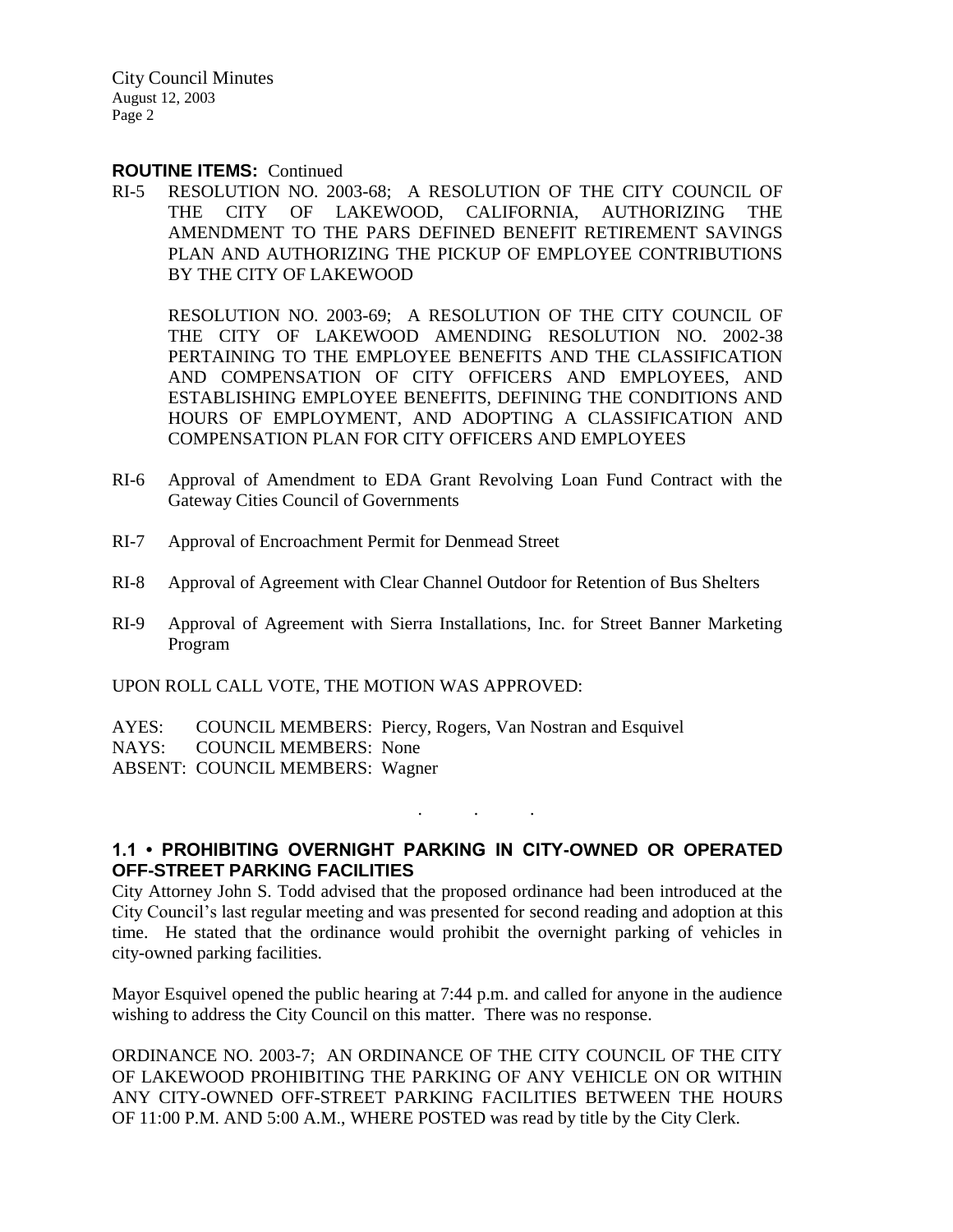**1.1 • PROHIBITING OVERNIGHT PARKING IN CITY-OWNED OR OPERATED OFF-STREET PARKING FACILITIES** - Continued

VICE MAYOR ROGERS MOVED AND COUNCIL MEMBER PIERCY SECONDED TO WAIVE FURTHER READING OF ORDINANCE NO. 2003-7. UPON ROLL CALL VOTE, THE MOTION WAS APPROVED:

AYES: COUNCIL MEMBERS: Piercy, Rogers, Van Nostran and Esquivel NAYS: COUNCIL MEMBERS: None ABSENT: COUNCIL MEMBERS: Wagner

COUNCIL MEMBER PIERCY MOVED AND VICE MAYOR ROGERS SECONDED TO CLOSE THE PUBLIC HEARING AND ADOPT ORDINANCE NO. 2003-7. UPON ROLL CALL VOTE, THE MOTION WAS APPROVED:

AYES: COUNCIL MEMBERS: Piercy, Rogers, Van Nostran and Esquivel NAYS: COUNCIL MEMBERS: None ABSENT: COUNCIL MEMBERS: Wagner

**1.2 • CONGESTION MANAGEMENT PROGRAM CONFORMANCE SELF-CERTIFICATION PROCESS**

. . .

Community Development Director Chuck Ebner presented an oral report based on the memorandum in the agenda packet and stated that since 1993, part of the City's compliance with the Metropolitan Transit Authority's Congestion Management Program had been to hold an annual public hearing and adopt a resolution to certify the City's conformance with the Program. He briefly reviewed the credits and debits accrued over the past year, noting that although, with the number of major projects completed, the debits had outweighed the credits for the year, there were sufficient carryover credits from previous years. It was the recommendation of staff that the City Council adopt the proposed resolution finding the City to be in conformance with the Congestion Management Program and adopting the CMP Local Implementation Report.

Responding to a question from Council Member Piercy, Mr. Ebner stated that the mandatory self-certification process was intended to encourage the review and expansion of programs.

Mayor Esquivel opened the public hearing at 7:47 p.m. and called for anyone in the audience wishing to address the City Council on this matter. There was no response.

RESOLUTION NO. 2003-70; A RESOLUTION OF THE CITY COUNCIL OF THE CITY OF LAKEWOOD, CALIFORNIA, FINDING THE CITY TO BE IN CONFORMANCE WITH THE CONGESTION MANAGEMENT PROGRAM (CMP) AND ADOPTING THE CMP LOCAL IMPLEMENTATION REPORT, IN ACCORDANCE WITH CALIFORNIA GOVERNMENT CODE SECTION 65089

VICE MAYOR ROGERS MOVED AND COUNCIL MEMBER PIERCY SECONDED TO CLOSE THE PUBLIC HEARING AND ADOPT RESOLUTION NO. 2003-70.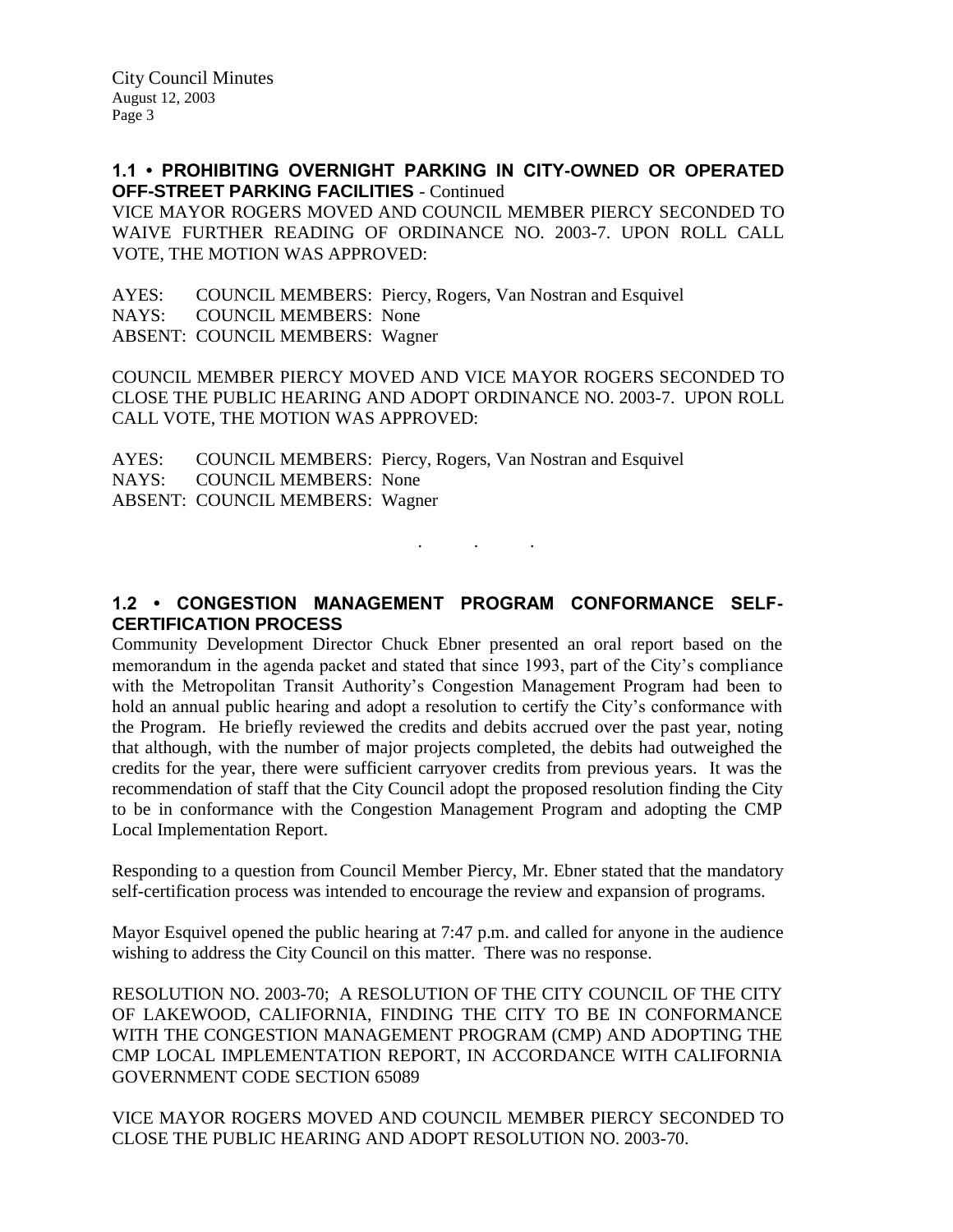#### **1.2 • CONGESTION MANAGEMENT PROGRAM CONFORMANCE SELF-CERTIFICATION PROCESS** - Continued UPON ROLL CALL VOTE, THE MOTION WAS APPROVED:

AYES: COUNCIL MEMBERS: Piercy, Rogers, Van Nostran and Esquivel NAYS: COUNCIL MEMBERS: None ABSENT: COUNCIL MEMBERS: Wagner

# **1.3 • LOCAL LAW ENFORCEMENT BLOCK GRANT 2003, PUBLIC SAFETY COMMITTEE AND ADVISORY BOARD RECOMMENDATIONS**

. . .

Deputy City Manager Sandi Ruyle presented an oral report based on the memorandum in the agenda packet and reported there was funding available to the City through the Local Law Enforcement Block Grant program to underwrite projects to reduce crime and improve public safety. She advised that the Program required the establishment of an advisory board to review and make recommendations on proposed projects to the City Council. The advisory board, which included a Superior Court Commissioner; Neighborhood Watch block captains; representatives from the Sheriff's Department and District Attorney's Office; an Assistant Superintendent with Long Beach Unified School District; a member of the Crime Prevention Officers Association; and certain City staff members had recommended the continuation of funding for the Crime, Public Nuisance and Property Abatement Team. She reported that the Abatement Team had investigated 365 locations to date, resulting in 175 arrests and 137 convictions. She concluded by stating the grant amount of \$71,692 would require local matching funds in the amount of \$7,966 and recommended the City Council hold a public hearing and then authorize the City Manager to complete the application and appropriate the required matching funds.

Responding to a question from Council Member Van Nostran, Ms. Ruyle stated that the number of nuisance locations complaints was slowing down and that there were currently 28 active cases under investigation by the Abatement Team.

Council Member Piercy inquired if the grant amount was sufficient to fund the program. Ms. Ruyle responded that although the reduced level of funding was not quite enough to cover the cost of the abatement deputy, there were carryover funds that could be used for the program.

Ms. Ruyle confirmed for Vice Mayor Rogers that the Los Angeles County Sheriff's Department was providing the abatement deputy to the City at a special grant rate.

Mayor Esquivel opened the public hearing at 7:52 p.m. and called for anyone in the audience wishing to address the City Council on this matter. There was no response.

COUNCIL MEMBER VAN NOSTRAN MOVED AND COUNCIL MEMBER PIERCY SECONDED TO APPROVE STAFF'S RECOMMENDATION.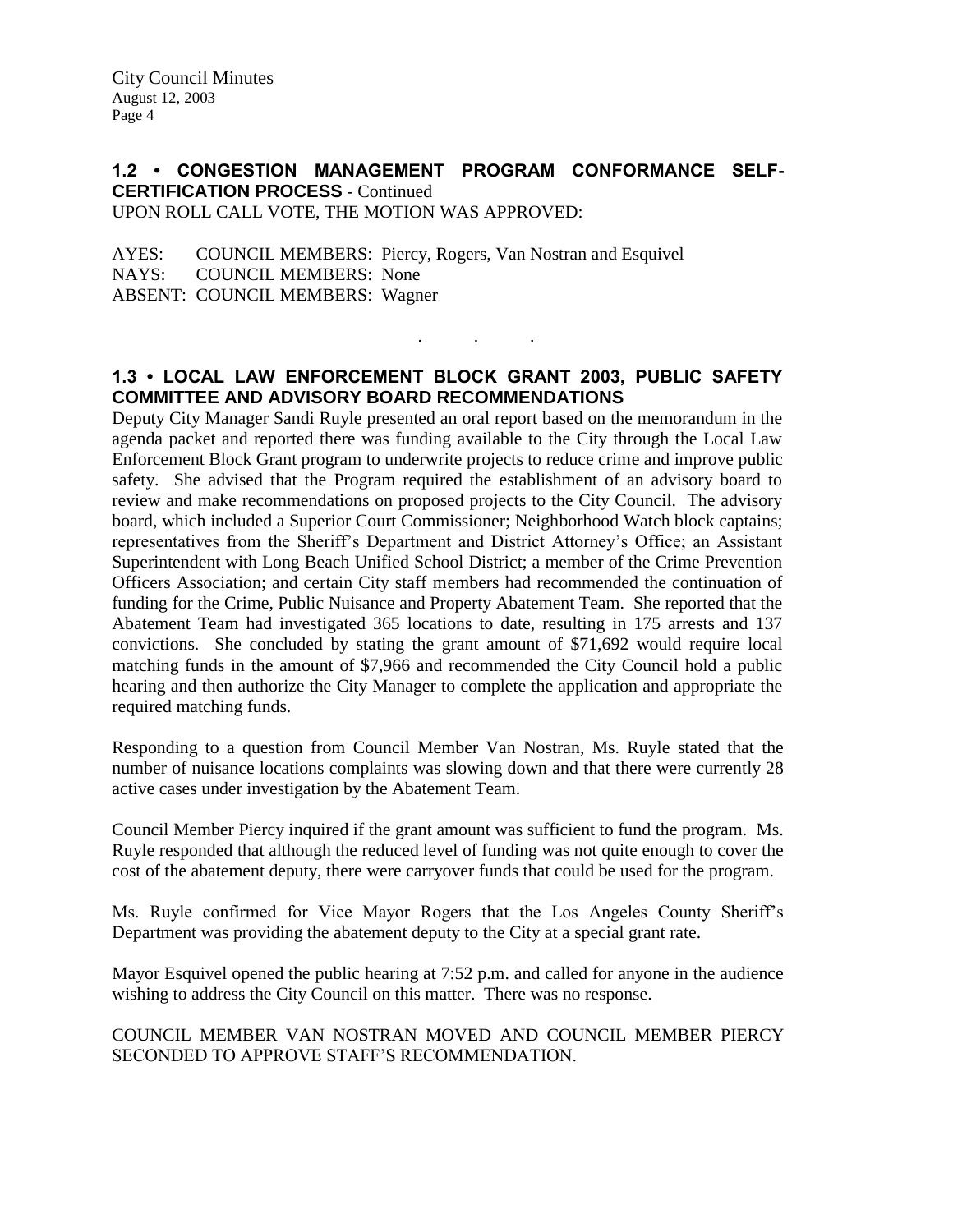### **1.3 • LOCAL LAW ENFORCEMENT BLOCK GRANT 2003, PUBLIC SAFETY COMMITTEE AND ADVISORY BOARD RECOMMENDATIONS** - Continued UPON ROLL CALL VOTE, THE MOTION WAS APPROVED:

AYES: COUNCIL MEMBERS: Piercy, Rogers, Van Nostran and Esquivel NAYS: COUNCIL MEMBERS: None ABSENT: COUNCIL MEMBERS: Wagner

# **3.1 • PUBLIC WORKS FACILITY MAINTENANCE WORK ORDER AND VEHICLE MAINTENANCE INFORMATION TECHNOLOGY SYSTEMS**

. . .

Assistant City Manager Michael Stover presented an oral report based on the memorandum in the agenda packet and stated staff was recommending the implementation of two new information technology systems which would significantly enhance management and productivity in the Public Works Department. The OPRA Work Order System would replace a paper-based facility maintenance work order system with a digital work order system, and the Dossier Vehicle Maintenance System would replace an existing, 21-year old system for fleet management.

Project Manager June Anderson, with the Public Works Department, provided a demonstration of the proposed work order system.

Mr. Stover advised that since the exact implementation costs for the two software programs had not been available in time to be included in the recently adopted budget, an appropriation for the software purchase would be needed. It was the recommendation of staff that the City Council appropriate \$15,400 from the General Fund for the OPRA Work Order system, appropriate \$13,398 for the Dossier Vehicle Maintenance system and programming by ACS State and Local Solutions, and authorize the execution of agreements with Package Products & Services and with Arsenault Associates.

Council Member Piercy questioned IT System Administrator IV Bill Pan who confirmed that the City's existing storage capacity had already been checked and could handle the additional software.

Responding to a question from Council Member Van Nostran, Mr. Stover stated that the system would be backed up at least once each day, so that in the event of a system crash, data would be recoverable.

Vice Mayor Rogers inquired about continuity with the existing paper records and if it was planned to enter that data into the system. Mr. Stover responded by stating that the most cost effective implementation would be on a "from this day forward" basis.

Council Member Van Nostran noted that with the cost to keep and track the same level of information manually, the City should realize significant cost savings by using the software.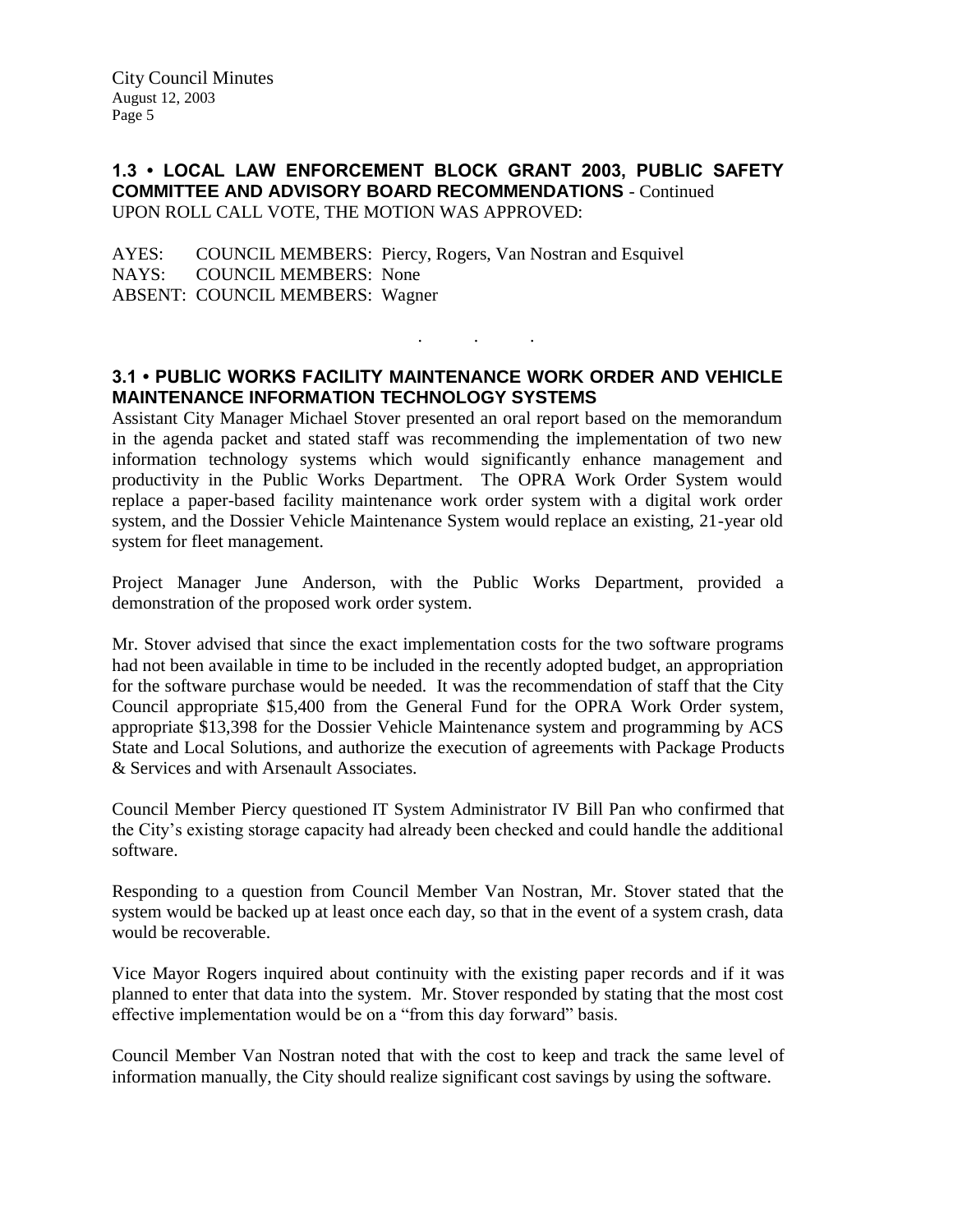#### **3.1 • PUBLIC WORKS FACILITY MAINTENANCE WORK ORDER AND VEHICLE MAINTENANCE INFORMATION TECHNOLOGY SYSTEMS** - Continued

Public Works Director Lisa Rapp stated that the vehicle maintenance system would allow staff to assess each individual vehicle by its actual maintenance history and be able to make more informed decisions about use of resources and scheduled replacements.

COUNCIL MEMBER VAN NOSTRAN MOVED AND COUNCIL MEMBER PIERCY SECONDED TO APPROVE STAFF'S RECOMMENDATION. UPON ROLL CALL VOTE, THE MOTION WAS APPROVED:

AYES: COUNCIL MEMBERS: Piercy, Rogers, Van Nostran and Esquivel NAYS: COUNCIL MEMBERS: None ABSENT: COUNCIL MEMBERS: Wagner

### **3.2 • ONLINE PRIVACY PERSONAL INFORMATION ADMINISTRATIVE GUIDE**

. . .

The Assistant City Manager presented an oral report based on the memorandum in the agenda packet and reported an administrative guide had been drafted to address Online Privacy Personal Information. The purpose of the policy was to protect individually identifiable information received through e-government activities. He advised that the policy, as drafted, had been reviewed by the City Attorney and studied by the City's Information Technology Steering Committee. It was the recommendation of staff that the City Council adopt the proposed Online Privacy Personal Information Administrative Guide.

COUNCIL MEMBER PIERCY MOVED AND VICE MAYOR ROGERS SECONDED TO APPROVE STAFF'S RECOMMENDATION. UPON ROLL CALL VOTE, THE MOTION WAS APPROVED:

AYES: COUNCIL MEMBERS: Piercy, Rogers, Van Nostran and Esquivel NAYS: COUNCIL MEMBERS: None ABSENT: COUNCIL MEMBERS: Wagner

## **3.3 • PROPOSED 55TH WAY PARK IN THE CITY OF LONG BEACH**

The Director of Community Development displayed slides and presented an oral report based on the memorandum in the agenda and reported staff had received notice from the City of Long Beach of their intent to construct a new park on vacant property located at 2910 E. 55th Way in Long Beach. The easterly border of the 5.5 acre site sat directly on the boundary line between the cities of Lakewood and Long Beach. There was concern about the proposed site since it would abut a residential area and there was a significant grade differential. Also, the proposed park would not be staffed and was not visible from any major or through street. He advised that the City of Long Beach would be holding a public scoping meeting for concerned residents at 7 p.m., on August 28, 2003, at Biscailuz Park.

. . .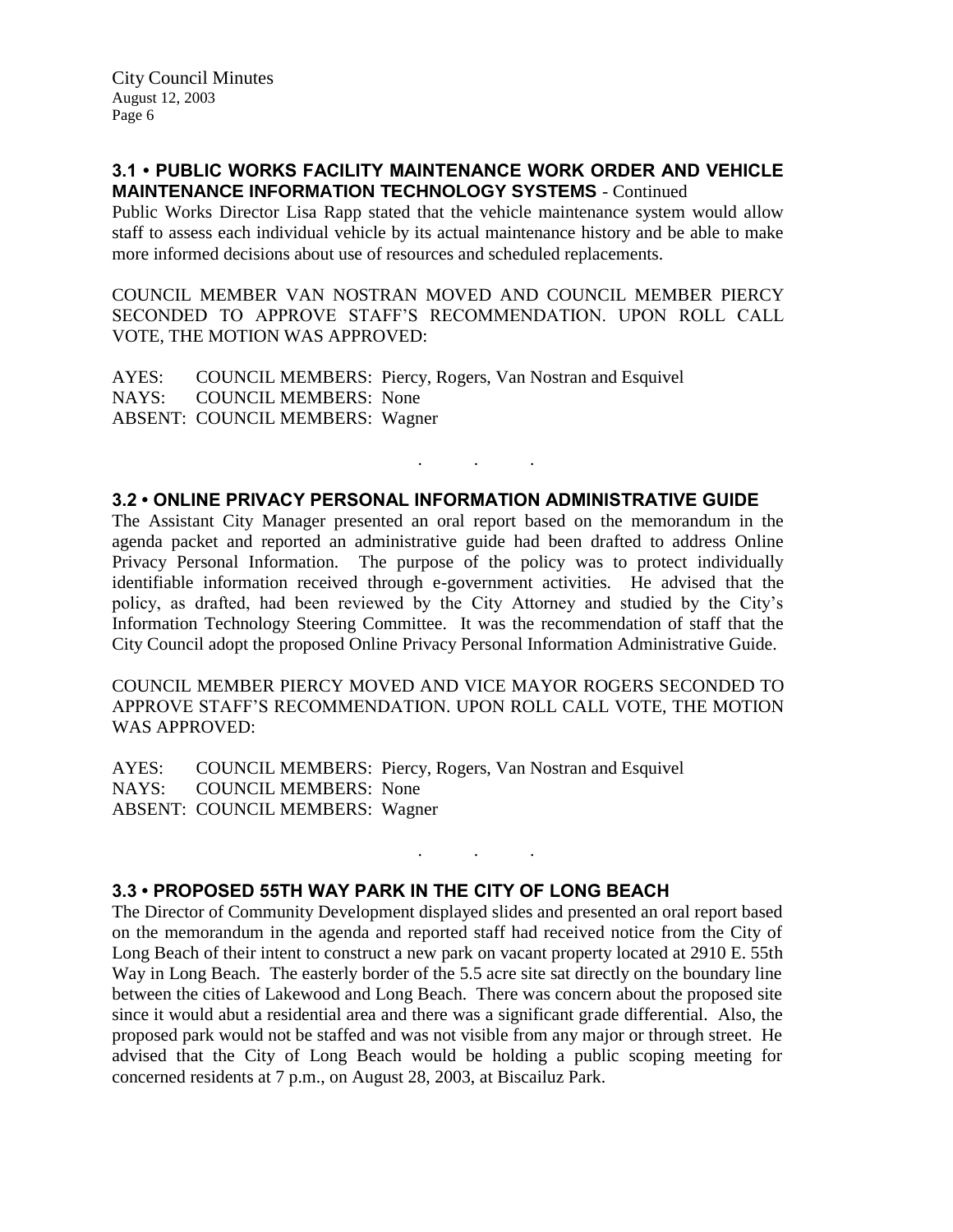**3.3 • PROPOSED 55TH WAY PARK IN THE CITY OF LONG BEACH** - Continued Council Member Piercy, noting that the plan looked pretty formal, inquired if the plan was final. Mr. Ebner stated that the plan had been prepared for discussion purposes only and that Long Beach was in the process of hiring another architect with more park site expertise to draft a final plan.

Vice Mayor Rogers stated that in his opinion the comments contained in the June 26, 2003, memorandum prepared by the Lakewood Sheriff's Station, including the additional law enforcement costs to Lakewood, were right on target. He expressed the need for Lakewood to actively participate in the park development process in order to express our concerns.

Council Member Van Nostran stated that it would be vital for Lakewood to get notices out to its residents about participating in the meetings scheduled by Long Beach on this matter.

. . .

## **3.4 • CALIFORNIA STATE BUDGET UPDATE**

City Manager Howard Chambers displayed slides and presented an oral report based on the memorandum in the agenda. He reported on Vehicle License Fees (VLF) Impacts; Other Revenue Impacts, such as SB 90 claims; Takeaways during FY 2002-03; Why and What is "The Triple Flip," Risks to Lakewood from Triple Flip, especially no guarantees about how revenues will be replaced; Why Not a Double Flip, that would not involve local governments; Lakewood's Plan, including cost savings from FY 2002-03; and pending Redevelopment Agency impacts. He noted that there were some in Sacramento that would like to see cities lose all of their independent funding sources and be totally dependent upon the State for financial support. He concluded by stating that since the City had made early adjustments which produced savings and set aside a reserve for economic uncertainty, even with the worst hit of the new State budget, Lakewood should be okay.

Responding to questions from Council Member Van Nostran, Mr. Chambers stated that the final determination on the VLF was a moving target with a number of different schemes being proposed, the current loss would probably be about \$1 million.

Mayor Esquivel advised that meetings with legislators were continuing with discussions of alternate funding plans.

Council Member Van Nostran stated that the cautious approach used in formulating the current City budget had proved to be the right decision.

. . .

. . .

At 8:42 p.m., the Regular Meeting of the City Council was recessed for the Meeting of the Lakewood Redevelopment Agency. At 8:43 p.m., the City Council Meeting was reconvened.